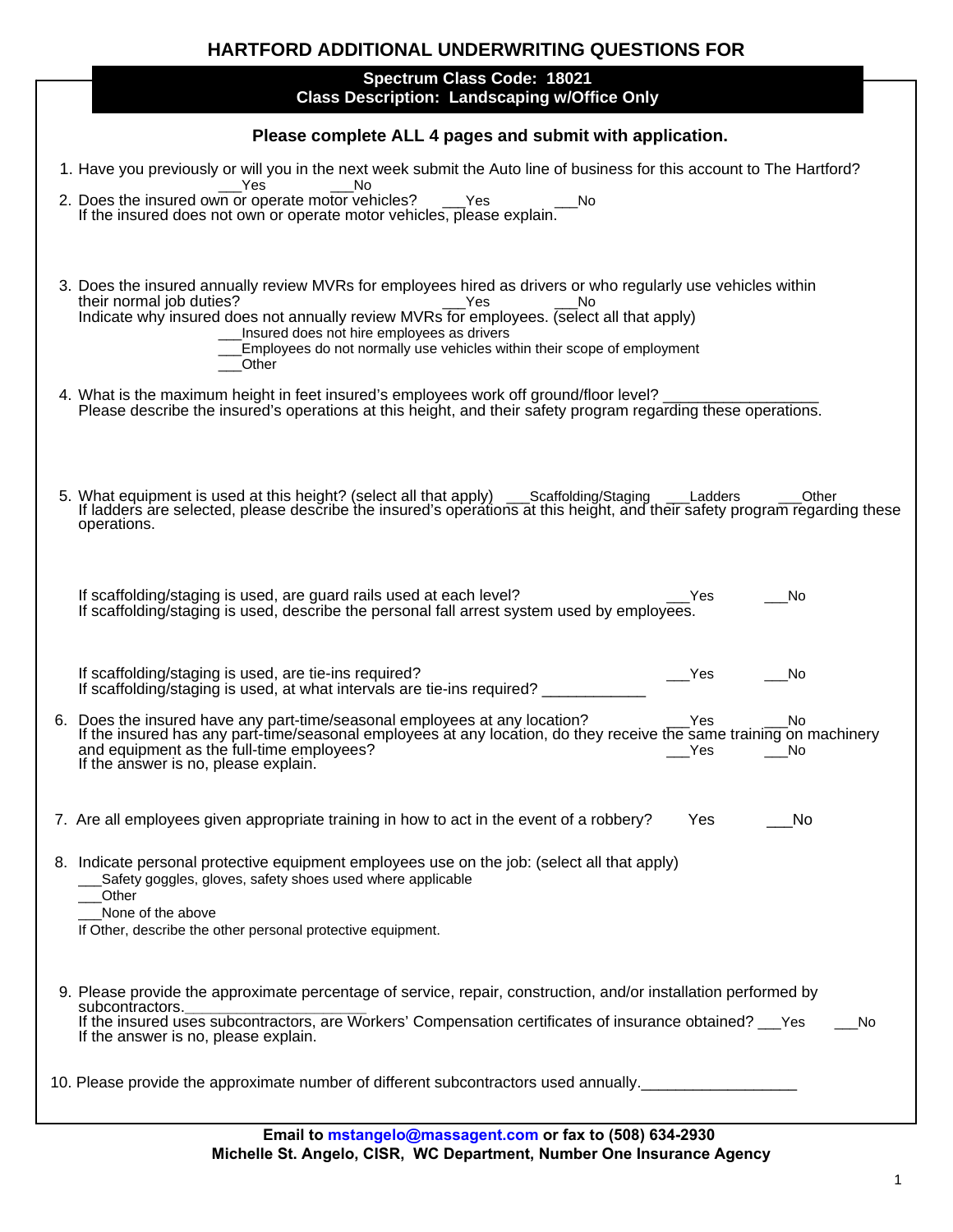## **HARTFORD ADDITIONAL UNDERWRITING QUESTIONS FOR**

|                                                          | Spectrum Class Code: 18021<br><b>Class Description: Landscaping w/Office Only</b>                                                                                                                                                                                                                                                                                                                       |              |             |  |  |
|----------------------------------------------------------|---------------------------------------------------------------------------------------------------------------------------------------------------------------------------------------------------------------------------------------------------------------------------------------------------------------------------------------------------------------------------------------------------------|--------------|-------------|--|--|
| Please complete ALL 4 pages and submit with application. |                                                                                                                                                                                                                                                                                                                                                                                                         |              |             |  |  |
|                                                          | 11. If Extended Broad Form coverage is requested, are any employees involved in work on or near navigable<br>waterways?<br>Yes<br>$\sim$ No<br>If the answer is yes, please describe operations on or near waterways.                                                                                                                                                                                   |              |             |  |  |
|                                                          | 12. Does the insured utilize power tools and/or equipment in the trade?                                                                                                                                                                                                                                                                                                                                 | Yes          | No          |  |  |
|                                                          | 13. Does insured utilize engage proper guarding on power tools/equipment when used?<br>If no, explain.                                                                                                                                                                                                                                                                                                  | Yes          | No          |  |  |
|                                                          | 14. Does the insured's operations include any underground work?<br>15. Does the insured call utilities prior to digging to locate underground utilities?<br>__Grading/Excavation is done by another contractor<br><b>No</b><br>Yes<br>If utilities are not called prior to digging to locate underground utilities, please explain why.                                                                 | __Yes        | No          |  |  |
|                                                          | 16. Are operations conducted in streets or roads, along railways or involving waterways?<br>If operations are conducted in streets or roads, along railways or involving waterways, please explain.                                                                                                                                                                                                     | Yes          | No          |  |  |
|                                                          | 17. What is the maximum depth of operations? _____<br>18. Does the insured designate and use a trained person to determine the soil classification?<br>19. Does the insured have and use trench shields and other barriers to prevent collapse of the soil wall when required<br>by OSHA?<br>If no, please explain.                                                                                     | Yes<br>Yes   | No.<br>- No |  |  |
|                                                          | 20. Does the insured perform any blasting?<br>21. Are workstations ergonomically designed at all locations?<br>If work stations are not ergonomically designed at all locations, please explain.                                                                                                                                                                                                        | Yes_<br>_Yes | No<br>No    |  |  |
|                                                          | 22. Are all employees provided with training/education on ergonomic issues?<br>If all employees are not provided with training/education on ergonomic issues, please explain.                                                                                                                                                                                                                           | $\_$ Yes     | No No       |  |  |
|                                                          | 23. What lifting and material handling controls are used? (select all that apply)<br>Support belts<br>_Team lifting where needed<br>Mechanical devices (hand trucks, forklifts, hoists, etc.)<br>Lift gates on vehicles<br><b>Body Mechanics/Lifting Training</b><br>None- Majority of items<40 lbs<br>Other<br>If other was selected, please describe the lifting and material handling controls used. |              |             |  |  |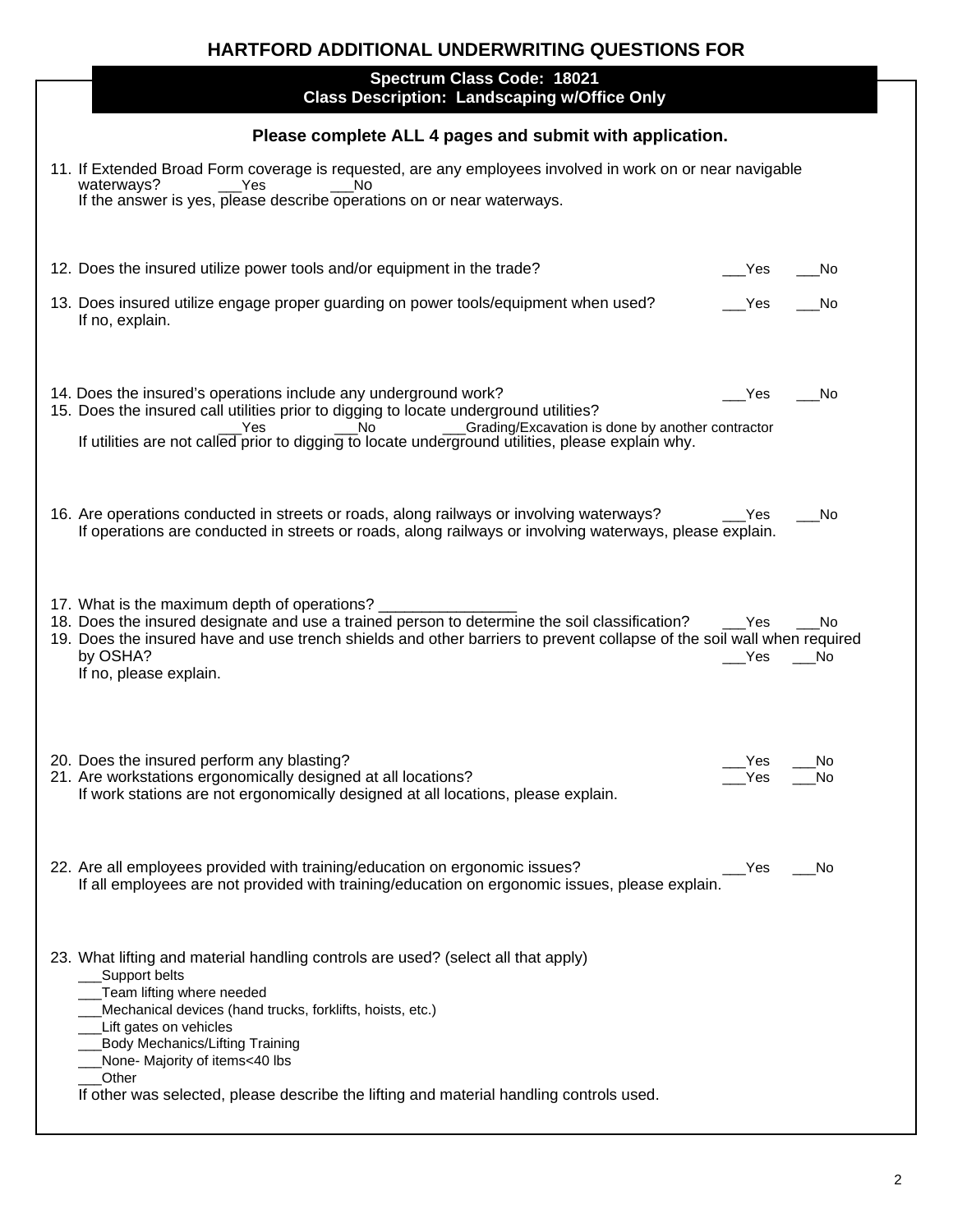| <b>HARTFORD ADDITIONAL UNDERWRITING QUESTIONS FOR</b>                                                                                                                                                                                                                                                                                                                                                                                                                                                                    |  |  |  |  |
|--------------------------------------------------------------------------------------------------------------------------------------------------------------------------------------------------------------------------------------------------------------------------------------------------------------------------------------------------------------------------------------------------------------------------------------------------------------------------------------------------------------------------|--|--|--|--|
| Spectrum Class Code: 18021<br><b>Class Description: Landscaping w/Office Only</b>                                                                                                                                                                                                                                                                                                                                                                                                                                        |  |  |  |  |
| Please complete ALL 4 pages and submit with application.                                                                                                                                                                                                                                                                                                                                                                                                                                                                 |  |  |  |  |
| 24. Insured's loss prevention controls include (select all that apply)<br>__ Insured has a written safety program<br>__ There is a preventive maintenance program in place for tools and equipment<br>__ A formal lockout/tag out program is in place for machinery<br>__ Machines and tools are properly guarded<br>__ Management is focused on safety and takes an active role in ensuring standards are adhered to<br>_ Insured has a documented vehicle preventive maintenance program<br>Other<br>None of the Above |  |  |  |  |
| 25. Does the insured have more than 50% interest in any other business?<br>Yes<br>$\overline{\phantom{a}}$ No                                                                                                                                                                                                                                                                                                                                                                                                            |  |  |  |  |
| If the insured does have more than 50% interest in another business, is the other business listed as a named insured in<br>this submission?                                                                                                                                                                                                                                                                                                                                                                              |  |  |  |  |
| If the other business is not listed as a named insured in this submission, is it insured elsewhere?                                                                                                                                                                                                                                                                                                                                                                                                                      |  |  |  |  |
| If the other business is not insured elsewhere, explain why the business is not insured.                                                                                                                                                                                                                                                                                                                                                                                                                                 |  |  |  |  |
| If the other business is insured elsewhere, is there an interchange of labor?                                                                                                                                                                                                                                                                                                                                                                                                                                            |  |  |  |  |
| If there is no interchange of labor, provide the insured's other policy number, carrier and effective dates.                                                                                                                                                                                                                                                                                                                                                                                                             |  |  |  |  |
| If the other business is listed as a named insured in this submission, are the appropriate payrolls and classes included<br>in the submission?                                                                                                                                                                                                                                                                                                                                                                           |  |  |  |  |
| If the appropriate payrolls and classes are not included, please explain why the exposures for the other business are<br>not included in this submission.                                                                                                                                                                                                                                                                                                                                                                |  |  |  |  |
|                                                                                                                                                                                                                                                                                                                                                                                                                                                                                                                          |  |  |  |  |